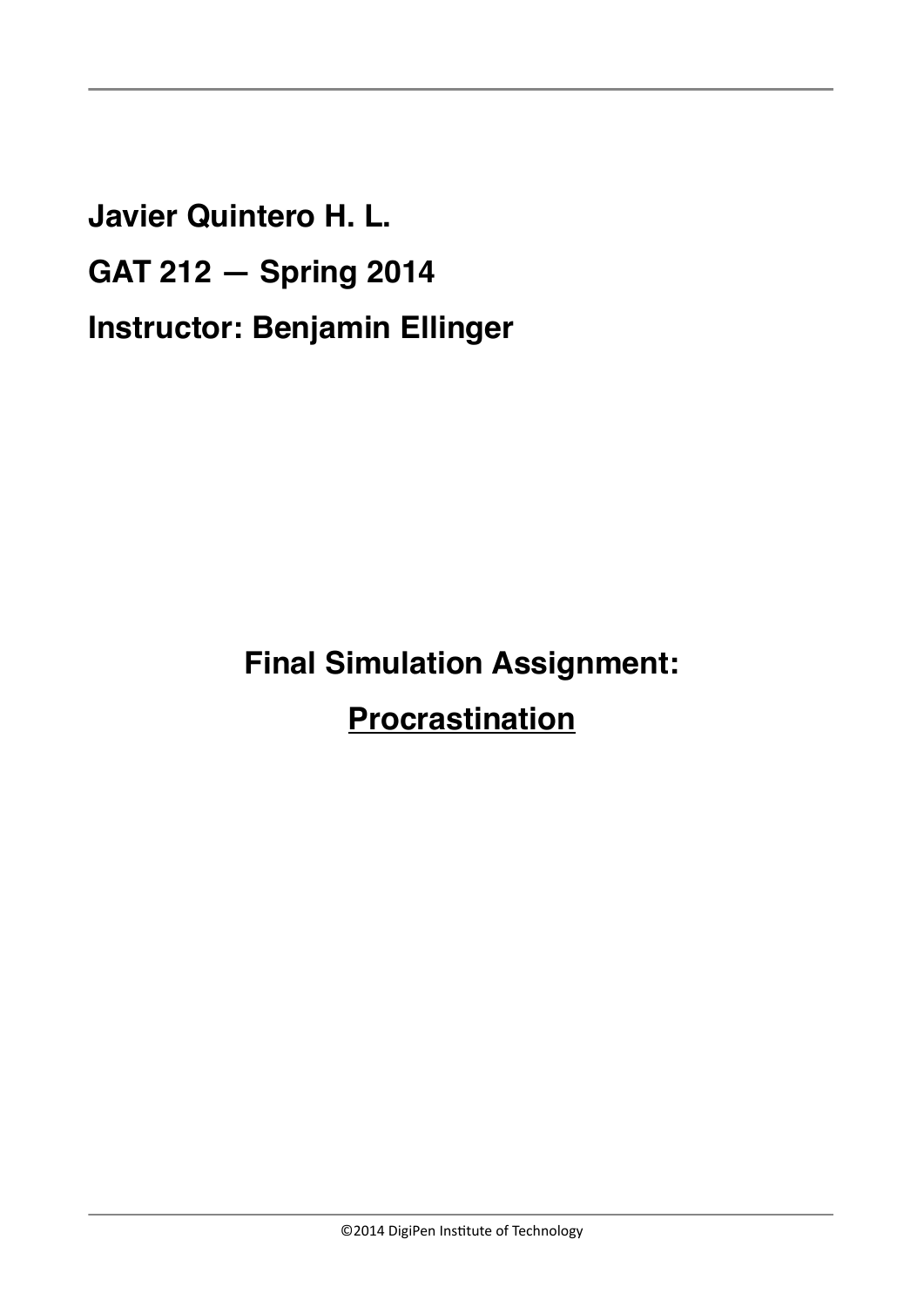# **BACKGROUND**

## **DESCRIPTION**

Procrastination is a pen and paper simulation about putting-off working on tasks, and the factors that cause us to do so.

## **PURPOSE**

The issue of procrastinating is one that assails most people and I believe that a big part of why we tend to be so susceptible to it is the fact that we are mostly unaware of the different factors that cause us to procrastinate. The purpose of this simulation is to make the user aware of these factors by placing them in a situation in which they are forced to make conscious decisions to try to mitigate their effects and accomplish whatever tasks they set out to do.

# **THE FEATURES**

#### **COMPONENTS:**

The gameplay of Procrastination begins by filling out sheets with the information for:

- Each **TASK** that you intend to complete.
- Each **LOCATION** were you intend to work.
- Your schedule and previous commitments.

These components will help you keep track of each necessary detail that you'll need to reference in order to run the simulation. Feel the pressure mount as you cross-out the days in your calendar and feel the deadlines closing in.

### **HOUR-BY-HOUR GAMEPLAY:**

In Procrastination you simulate each hour of a day and how you choose to spend that time. Each hour that passes you will find yourself struggling with the desire to Procrastinate; as in real life, you may end up watching television despite how much you would like to be working instead.

#### **DON'T FORGET YOURSELF:**

As in real life, you not only have to balance your time between 'working' and 'not working', you will also have to make sure that you eat and sleep. As

the simulation develops, you will see how your **FATIGUE** and **HUNGER** evolve throughout the day.

## **ABOUT THE TERMS USED**

This simulation was intended as a tool for people to observe the effects that procrastination would have on them while trying to complete a set of tasks. Assuming that it would be used in this way, and in the interest of practicality, the rules are explained referring to the character of the simulation as "you". Please note that if this is not the case and the character of the simulation is actually someone else, you may simply replace each instance of the word "you" with "the character of the simulation".

## **COMPONENTS**

**CALENDAR SHEET:** A basic calendar numbered from 1 to 30, without weekdays on it and which has lines on which the relevant dates for different tasks can be written. It has a line at the top on which the month can be written. Used to keep track of the current date, as well as the upcoming deadlines for each task.

**SCHEDULE SHEET:** A basic schedule planner divided, into the seven days of the week and the 24 hours of the day. Used to keep track of **FIXED COMMITMENTS** as well as the actions taken on a particular day.

**TASK CARD:** A card with spaces to fill out the following stats: **TIME ASSIGNED**, **DEADLINE**, **MOTIVATION, TOTAL DAYS, TOTAL HOURS OF WORK**. This card is also used to keep track the progress that has been made on a particular task and the days remaining until the deadline.

**LOCATION CARD:** A card with a space to write down the **ORDER AND CLEANLINESS** stat and extra slots to fill out each **DISTRACTION** that can be found at this location. Each **DISTRACTION** slot has a line a two boxes, one for it's name and another for its **DEGREE**.

**CHARACTER SHEET:** A card with space to write down the **HUNGER**, **FATIGUE** and **SLEEP DEBT** stats. This is used to update them throughout the simulation and to track of their changes.

# **SUPPORTING RESEARCH**

When dealing with human behavior, it is fairly rare to find much hard, numerical data; particularly,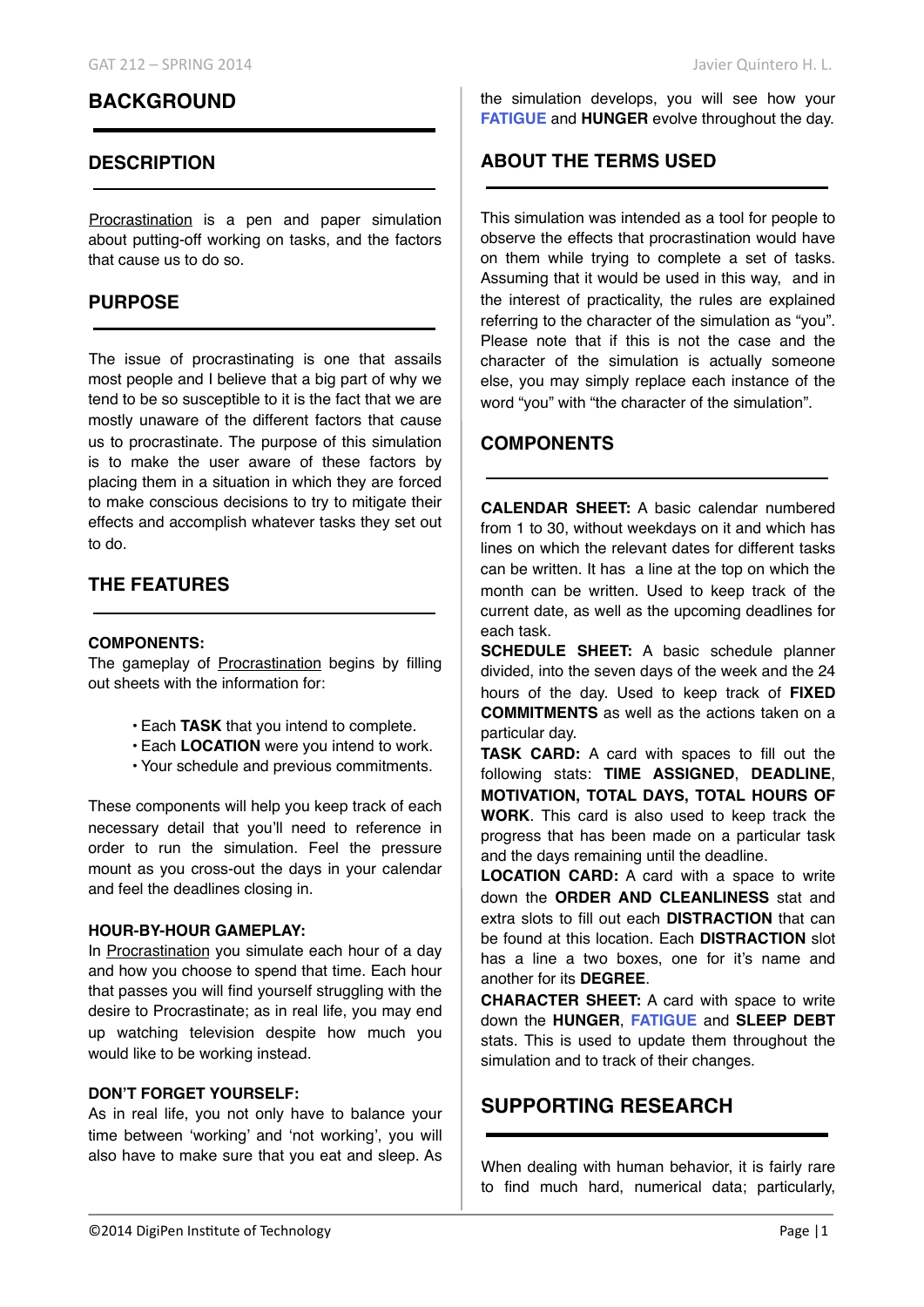about why people tend to behave in certain ways. For this reason, many of the numbers driving this simulation had to be, by necessity, educated guesses on my part. These were, nonetheless, based on research that was done beforehand. This research resulted in a series of concepts which, I felt, are some of the primary factors that determine how likely it is that someone will succumb to procrastination. These concepts are listed and explained below.

# **BROKEN WINDOWS THEORY**

#### **WHAT IT IS:**

Broken Windows Theory is a criminological theory developed by James Q. Wilson and George L. Kelling and discussed by Malcolm Gladwell in his book The Tipping Point: How Little Things Can Make a Difference. The theory states that the state in which an urban environment is kept will affect the mentality of the people in it; so that a wellmaintained environment is likely to have a reduced crime rate.

#### **HOW IT IS APPLIED IN PROCRASTINATION:**

Taking this theory, and its premise that a person's environment will affect their mentality, I have chosen to apply this to my simulation by adding a bonus to the **PROCRASTINATION INDEX** (see rules section for details).

Effectively, the dirtier and less organized the place were you are working is, the more likely you will be to procrastinate because of that mentality shift.

# **ADULT SLEEP CYCLES**

#### **RESEARCH:**

According to the National Sleep Foundation, one of the leading sources of information for sleeping patterns, an adult needs between 7-9 hours of sleep every night.

#### **HOW IT IS APPLIED IN PROCRASTINATION:**

One of the most important aspects of this simulation is the effect that **FATIGUE** has on the probability that you will procrastinate and, particularly, on the probability that you will choose to go to sleep instead of working. Additionally, Procrastination simulates the effect that sleep has on dissipating **FATIGUE**. In order to simulate this, it is assumed that the person whose sleep is being

simulated is an adult (ages 18+) and so, the required number of hours used is 7-9.

# **SLEEP DEBT**

## **WHAT IT IS:**

Sleep Debt is a term that refers to the cumulative effect of getting insufficient sleep. Studies have shown that being partially sleep deprived for a several days can have a similar as being completely sleep deprived for a day.

### **HOW IT IS APPLIED IN PROCRASTINATION:**

In Procrastination, the user is required to sleep 7-9 hours per night; any time less than that causes them to acquire **SLEEP DEBT** which over time can lead to even further procrastination.

# **THE ZEIGARNIK EFFECT**

### **WHAT IT IS:**

The Zeigarnik Effect is a psychological term used to describe the tendency to experience uneasy and dissonant thoughts about a task that has been started but not completed.

Further studies on this subject have also shown that this effect can sometimes be the cause of procrastination when dealing with a task that hasn't been started yet. This occurs because the brain focuses on the most complicated and challenging aspects of a given task and to avoid the dissonant feelings that it would cause, it chooses to occupy itself with smaller and more trivial matters.

## **HOW IT IS APPLIED IN PROCRASTINATION:**

In Procrastination, the Zeigarnik effect adds a considerable bonus to the **PROCRASTINATION INDEX** (see rules section for details), greatly increasing that likelihood that the user will procrastinate when trying to work on task that hasn't been started.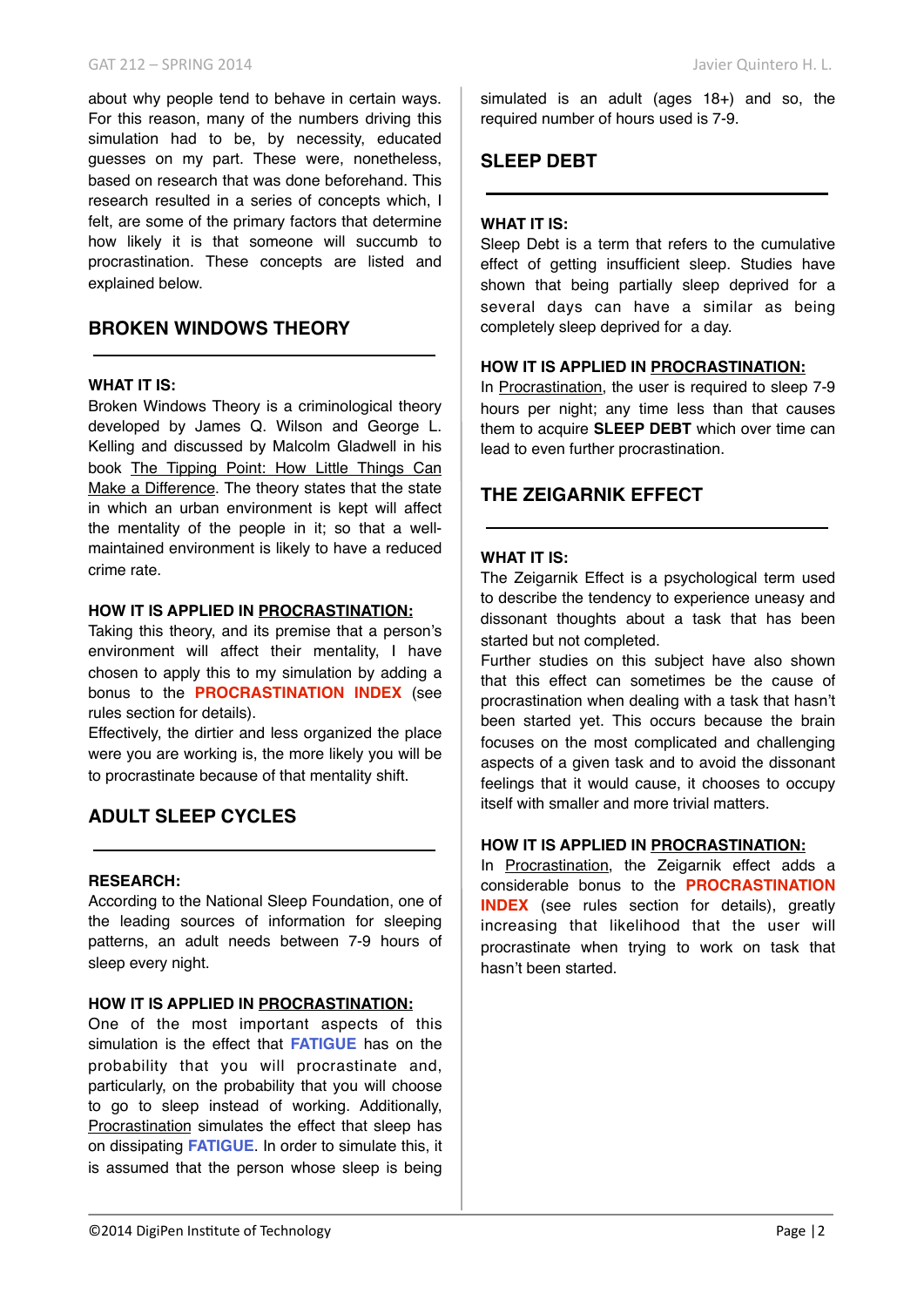# **SETUP**

## **STEP 1: DECIDE THE AMOUNT OF TIME YOU'D LIKE TO SIMULATE**

Procrastination was designed with flexibility in mind. For this reason, the amount of time simulated varies depending on the scenario you would like to play out. On your **Calendar Sheet** fill out the amount of time you would like to simulate. This is done simply by marking the 'start' and 'end' dates for your simulation. If the amount of time you'd like to simulate is less than a day, you may use a **Schedule Sheet** to fill out the 'start' and 'end' hours for your simulation. You may also use multiple **Calendar Sheets** if the time exceeds thirty-one days.



# **STEP 2: WRITE DOWN THE TASKS THAT NEED TO BE ACCOMPLISHED**

Procrastination consists of having a list of tasks that you simulate trying to accomplish in the given amount of time. These tasks can be anything from school assignments, to organizing your closet, to filling out your tax returns. For each of these tasks, take out a **Task Card** and fill out the following information:

**DATE ASSIGNED:** The time (date and hour) when the task was assigned. If the task was selfimposed, this would be the date on which you decided/realized that it needed to be done.

**DEADLINE:** The time (date and hour) when the assignment is done.

**MOTIVATION:** A number from 1 to 10 which rates how motivated you are to complete the task; where 1 means "I wish I didn't have to do this at all" and 10 means "I can't wait to get started on this".

**TOTAL DAYS:** The total number of days you have to work on this task. This value is equal to the number of days between the **TIME ASSIGNED** and the deadline.

**TOTAL HOURS OF WORK:** The amount of time (in hours) that it would take you to complete this task.

**DAYS LEFT:** The total number of days until the task is due. This value should be updated after each day. **Make sure to fill this out with pencil, as you will be changing it throughout the simulation.**

**PROGRESS:** How much work has been done so far. This should start at 0 unless some work was done before the start of the simulation (perhaps because the **TIME ASSIGNED** is earlier than the simulation's starting date). **Make sure to fill this out with pencil, as you will be changing it throughout the simulation.**



Once these things have been filled out, make sure that you also mark the **TIME ASSIGNED** and **DEADLINE** on your **Calendar Sheet**.

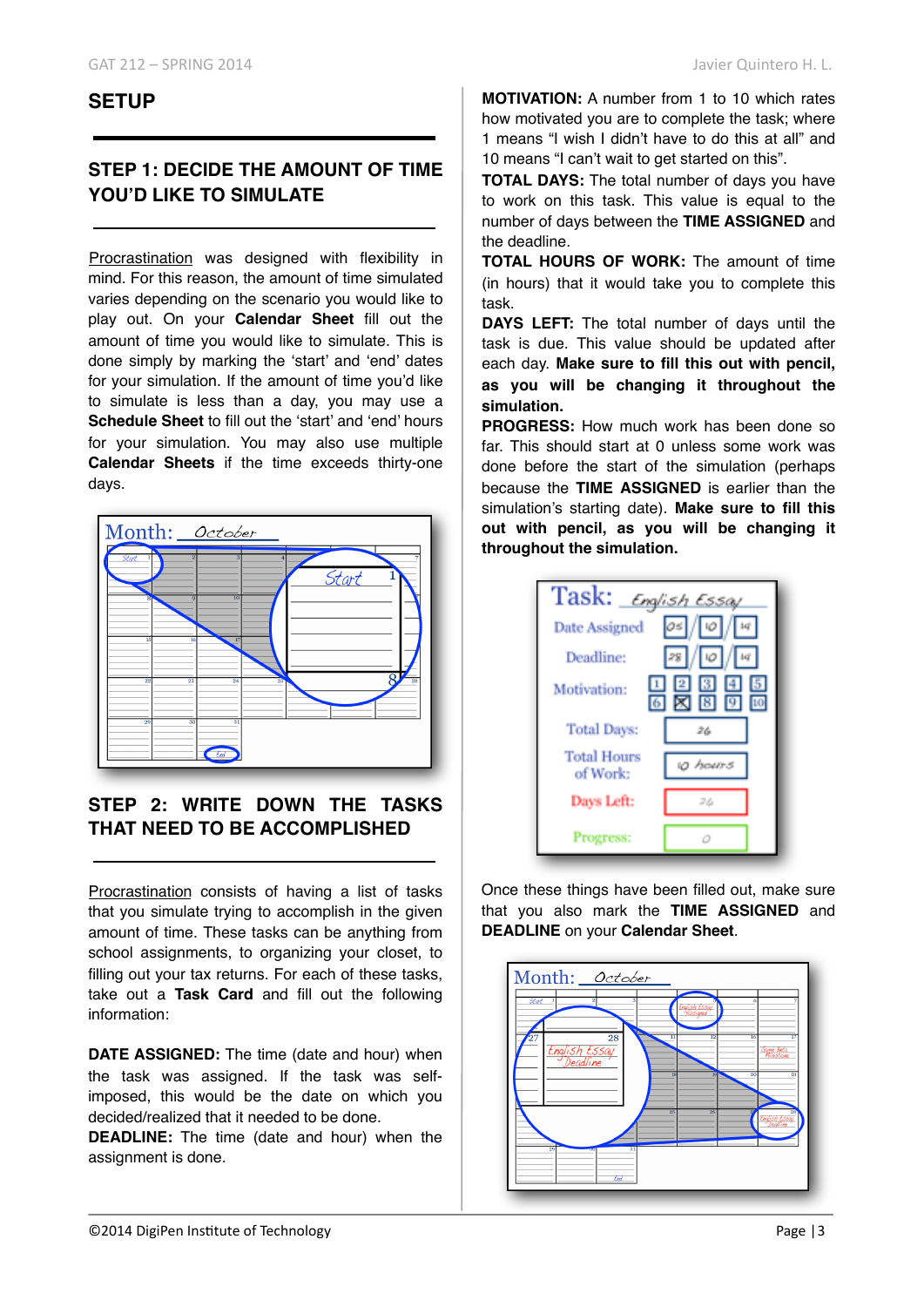# **STEP 3: WRITE DOWN THE FIXED COMMITMENTS THAT WILL HAVE TO BE ATTENDED**

In Procrastination a **FIXED COMMITMENT** is anything that has a scheduled time and duration and which, generally, must be attended regardless of whether you would prefer to spend that time working on your tasks or procrastinating. Examples of these include classes, work, etc.

Take out a **SCHEDULE SHEET** and add to it each commitment in the relevant time and day slots. If the **FIXED COMMITMENTS** you must attend vary from week to week, you may use as many **Schedule Sheets** as necessary.



# **STEP 4: WRITE DOWN THE PLACES WHERE YOU WILL BE WORKING**

In Procrastination where you are actually working may greatly affect the outcome of the simulation. For each place where you will work, take out a **Location Card** fill out the following information:

**ORDER AND CLEANLINESS:** A number from 1 to 5 which rates how the order and cleanliness of this location; where 1 means "the place is impeccable" and 5 means "the place is disgusting".

**DISTRACTIONS:** The distractions that can be found in this particular location. These may range from people that you can interact with to a television to books. For each distraction write down its **NAME** and it's **DEGREE**.

**DEGREE:** A distraction's degree is a number from 1 to 3 which rates how likely it is that a given distract you will cause you to abandon your work; where 1 means "Most of the time, I'd rather work than do this" and 3 means "If I so much as look at this I won't be working for the rest of the afternoon".

| Ocation: My Apartment<br>Order And<br><b>口図図 4 5</b><br>Cleanliness |                           |  |  |  |  |
|---------------------------------------------------------------------|---------------------------|--|--|--|--|
| Distraction                                                         | Degree                    |  |  |  |  |
| Television                                                          | $\Box$ $\times$ $\Box$    |  |  |  |  |
| Video Games                                                         | 口回区                       |  |  |  |  |
| Books                                                               | X 2 3                     |  |  |  |  |
| Pat                                                                 | $\blacksquare$ 2 $\times$ |  |  |  |  |
|                                                                     | 123                       |  |  |  |  |
|                                                                     | 2                         |  |  |  |  |

# **STEP 5: WRITE DOWN YOUR STATS**

On your **CHARACTER SHEET** fill out the following stats (**Make sure that you always write in pencil on this sheet)**:

**FATIGUE:** A number between 1 and 10 which rates how tired you are; where 1 means not tired at all and 5 means exhausted. If there are no extenuating factors which caused **FATIGUE** before the beginning of the simulation, then this should start at 1. Additionally, it should reset to 1 (unless otherwise stated in the rules) after getting out of bed in the morning.

**HUNGER:** A number between 1 and 5 which rates how hungry you are; where 1 means "extremely hungry" and 5 means "not hungry at all". This number should start at 3. It should also become a 3 (unless otherwise stated in the rules) after getting out of bed in the morning.

**SLEEP DEBT:** The number of accumulated hours for which you have been deprived of sleep.

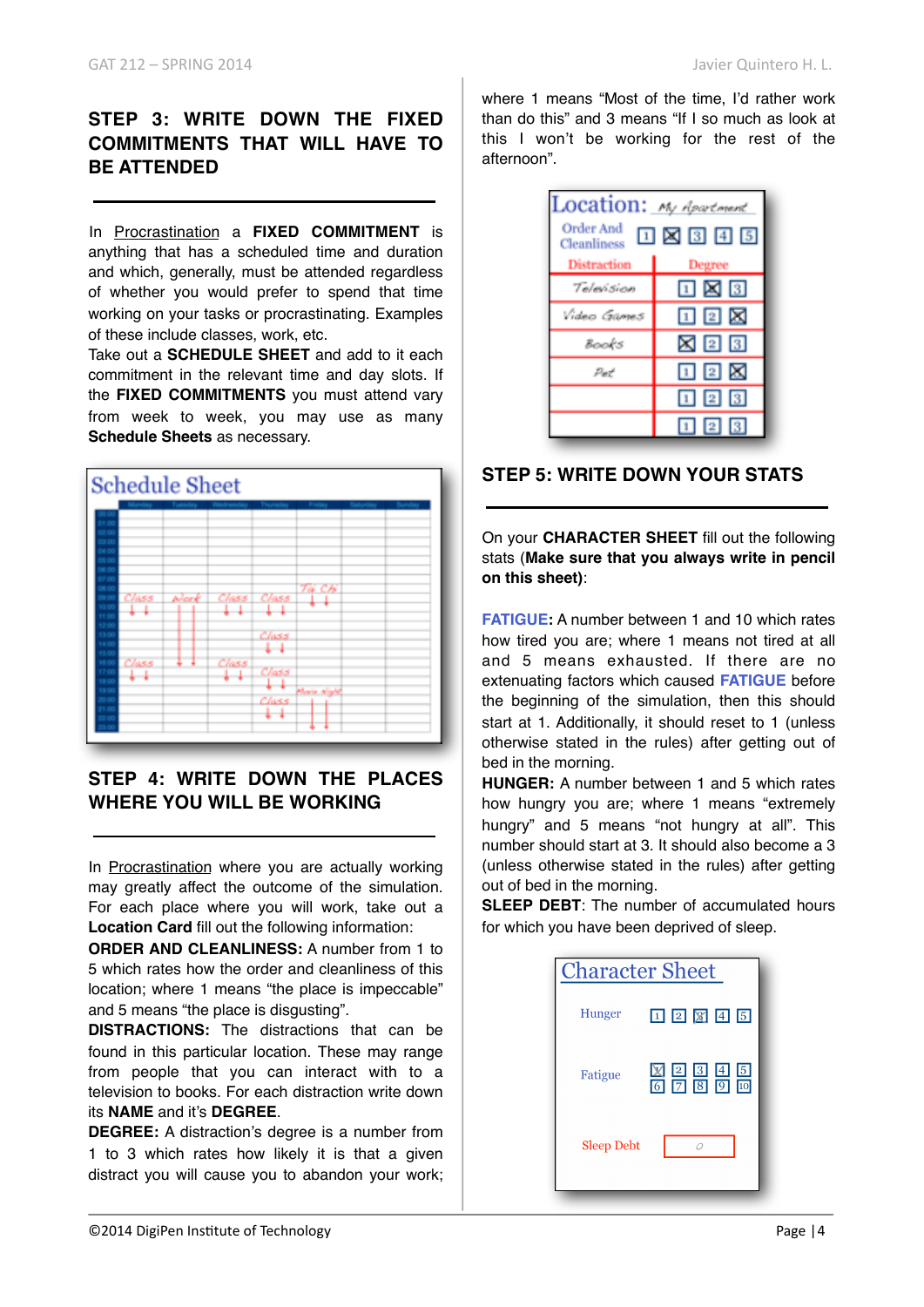# **RUNNING THE SIMULATION**

## **OVERVIEW**

The objective of Procrastination is to attempt to manage your time effectively in order to accomplish all of the different tasks you have set for yourself. This is done by simulating the different hours of the day and choosing the action that you will be taking during each one. Then, depending on a number of outside factors, you determine whether you successfully chose to begin performing that action.

# **TURN STRUCTURE**

In Procrastination, each turn is an hour of the simulation. On Every turn you will have to:

### 1. **BEGINNING OF THE TURN**

Check your schedule sheet to see whether you have any fixed commitments this hour. If so, move on to the next available hour.

- 2. **ACTION:**  Decide which action you want to take.
- 3. **PROCRASTINATION INDEX:** Calculate the **PROCRASTINATION INDEX** by adding all of the stats that affect it. This value represents how likely you are to procrastinate.
- 4. **DETERMINATION ROLL:**

Roll your die and add any bonuses or penalties to it to in order to calculate the value of your **DETERMINATION ROLL**. This value represents how determined you are to work.

## 5. **DETERMINE SUCCESS**

Determine whether you successfully forced yourself to work by comparing the P R O C R A S T I N A T I O N I N D E X and DETERMINATION ROLL values.

6. **PROGRESS**

On your schedule sheet, in the current hour, write down what your action was for this turn.

- 7. **UPDATE FATIGUE**
- 8. **UPDATE HUNGER**

Each of these steps is explained in further detail below.

## **1. BEGINNING OF THE TURN**

**FIXED COMMITMENTS:** Fixed commitments, which you filled out in your schedule sheet at the beginning, are commitments which you are unable to skip. What these commitments actually are varies greatly from person to person, they can be classes, work, standing coffee dates, and so on. Procrastination assumes that these cannot be skipped.

**At the beginning of your turn, if there are any fixed commitments during this hour, skip to the next turn.**

*For example:*



*In this case, you would be unable to perform any actions during the hours from 09:00 to 16:00 so these turns would be skipped. Then, at 17:00 you would be able to take your turn normally.*

# **2. ACTION**

The likelihood of successfully performing an action depends heavily on the action that you select. There are two kinds of actions that you can choose to take:

**NON-TASK ACTIONS:** Non-task actions are those that aren't written on any of your **TASK CARDS**. Attempting these actions is automatically successful and causes it to become the action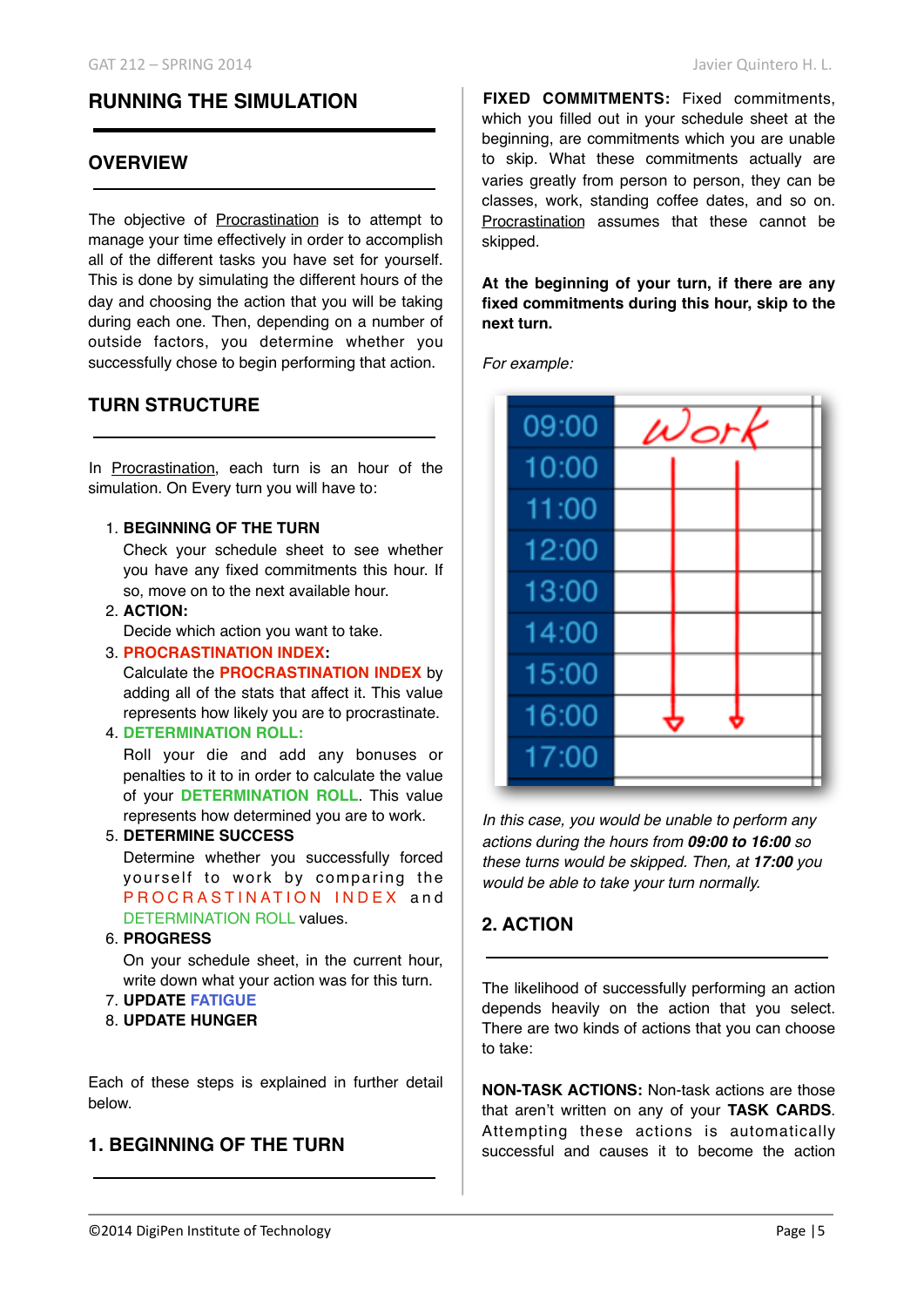taken on that particular hour. These actions are **EATING** and **SLEEPING**.

**TASK ACTIONS:** Task actions are those in which you attempt to work on one of the tasks you set out to accomplish. In order to determine whether you are successful, you must calculate the **PROCRASTINATION INDEX** and then roll to see if you succeeded at getting to work or whether you will be procrastinating during that hour.

#### *Example 1:*

*At 14:00 you decide to EAT. Since this is a NON-TASK action, you simply write down EATING as your action for this turn.*



#### *Example 2:*

*At 14:00 you decide to try to work on your English Essay. Since this is a TASK action, you would have to continue with the turn to determine whether you successfully forced yourself to work.*

$$
\fbox{Task: } \underbrace{\mathcal{E}\mathit{log} \mathit{loss}\mathit{arg}}
$$

## **3. PROCRASTINATION INDEX (PI)**

There are many factors that affect the likelihood of procrastinating. In order to calculate the **PI**, you must **ADD** all of them. These factors are:

**FATIGUE:** Found on your character sheet. The more tired you are, the harder it is to work.

**HUNGER:** Found on your character sheet. The hungrier you are, the harder it is to work.

**DISTRACTION DEGREE (DD):** Found on your location sheet. You must add the **DD** for **each** of the **DISTRACTIONS** in the location where you are working.

**BROKEN WINDOWS THEORY:** Add the **ORDER AND CLEANLINESS** value from the current place you are in to the **PI**.

**ZEIGARNIK EFFECT:** If the action that you are attempting has not been started yet, (**PROGRESS = 0**) then add an additional **10** to **PI**.

*In the previous point we used the example of working on your English Essay. Let's calculate the PROCRASTINATION INDEX for that situation:*

*1. START: We start with a PI of 0.*

### *PI = 0*

#### *2. FATIGUE AND HUNGER:*

*To determine these values we need to take a look at our CHARACTER SHEET:*



*Here we see that the values for our FATIGUE and HUNGER are 3 and 1, respectively, so we simply add those to our current PI.*

$$
0+3+1=4
$$
  

$$
Pl = 4
$$

### **3. DISTRACTION DEGREE:**

*The DISTRACTION DEGREE (DD) is the potential that a particular distraction has to cause you to procrastinate. Since distractions depend on the location, we'll have to take a look at our LOCATION CARD. Let's say that we are working at the "My Apartment" location:*

| Distraction | Degree                  |  |  |
|-------------|-------------------------|--|--|
| Television  | $1 \times 3$            |  |  |
| Video Games | 12X                     |  |  |
| Books       | $\boxtimes$ 2 3         |  |  |
| Pot         | $\boxdot$ 2 $\boxtimes$ |  |  |
|             |                         |  |  |

*The distractions found in this location are:*

- *• Television (DD = 2)*
- *• Video Games (DD = 3)*
- *• Books (DD = 1)*
- *• Pet (DD = 3)*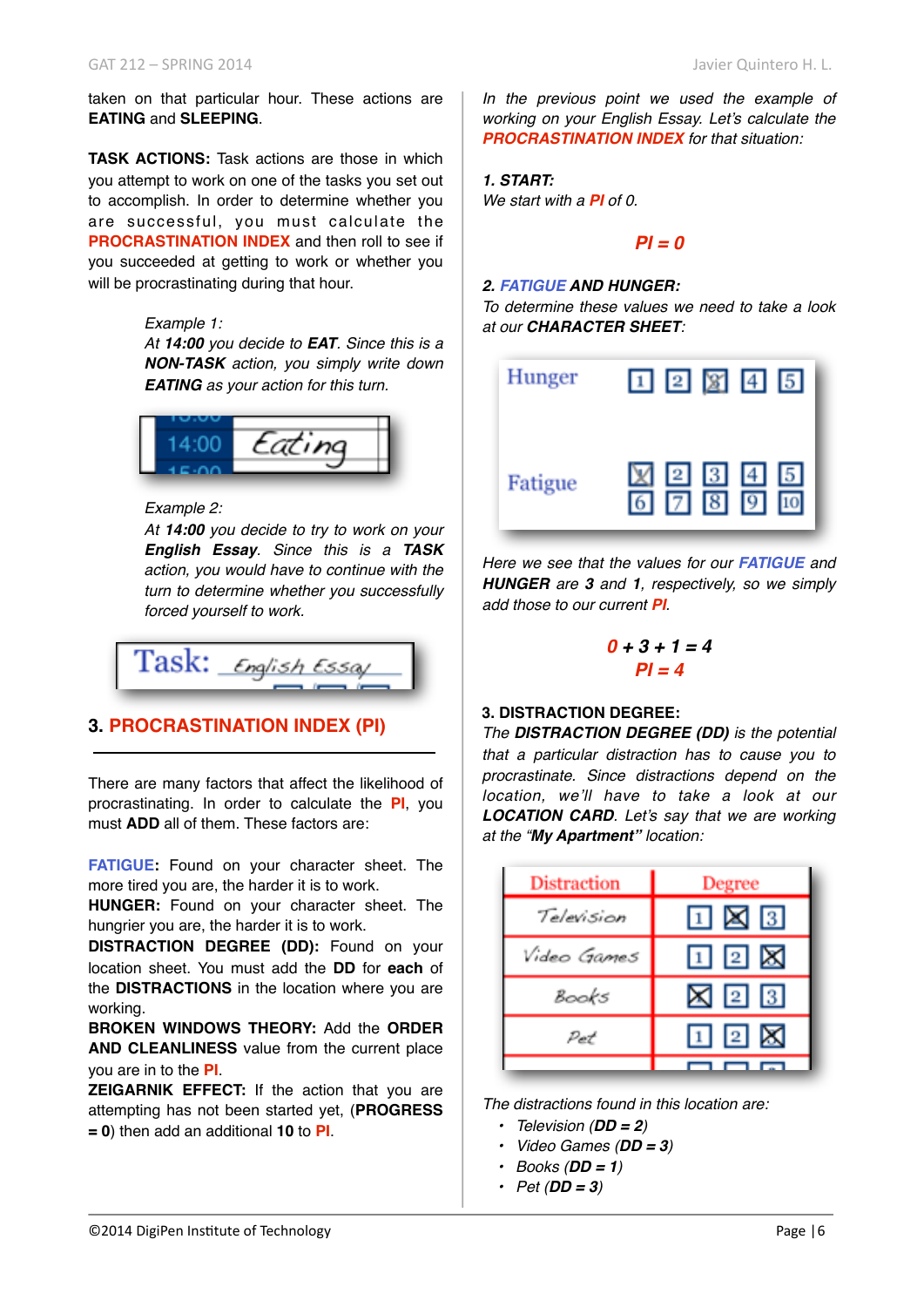*We simply add each of those to our current PI.*

$$
4 + 2 + 3 + 1 + 3 = 13
$$
  
Pl = 13

#### *4. BROKEN WINDOWS THEORY:*

*As we learned in the Background section, BROKEN WINDOWS theory shows us that the state of the environment in which we are affects our own state of mind. In other words, the messier the place, the more likely we are to procrastinate. So let's take a look at our LOCATION CARD again*



### *Here we we see that the ORDER AND*

*CLEANLINESS VALUE is 2 so we just add it to our current PI.*

$$
13 + 2 = 15
$$
  
Pl = 15

#### *5. ZEIGARNIK EFFECT:*

*As we saw in the Background section, the ZEIGARNIK EFFECT is the uneasiness that our brain feels about incomplete tasks and which often prevents us from starting complex tasks altogether in an attempt to avoid that feeling. In other words, it's harder to force ourselves to work on tasks that we haven't started.* 

*Let's take a look at our TASK CARD:*



*In this case, we see that the task hasn't been started yet, so we need to add 10 to our current PI.*

$$
14 + 10 = 24
$$
  

$$
PI = 24
$$

*So after inputting all of those numbers we find that the PI is 24 for this situation.*

## **4. DETERMINATION ROLL**

Once you have calculated the **PI**, you must roll to determine whether you are able to successfully get to work. Roll 1d20 to determine your **DETERMINATION ROLL**.

## **MODIFIERS TO DETERMINATION ROLL**

Your **DETERMINATION ROLL (DR)** gets certain bonuses depending on the situation. The bonuses are:

**PRESSURE BONUS:** How pressured you feel by the deadline. This bonus is equal to the **TOTAL WORK TIME** (found on the **Task Card**) divided by the **DAYS UNTIL DEADLINE** (found on the **Task Card**) rounded **down**.

**MOTIVATION BONUS:** How motivated you feel by the task you are working on. This bonus is equal to the **MOTIVATION STAT** found on the **Task Card**.

**MOMENTUM BONUS:** Add 5 to your **DETERMINATION ROLL** if your action for the last hour was working on this task.

**MOMENTUM PENALTY:** Subtract 5 from your **DETERMINATION ROLL** if your action for the last hour was one of the distractions on the **Location Sheet.**

*Let's continue our previous example. But this time let's calculate the modifiers to the DETERMINATION ROLL.*

#### *1. ROLL A TWENTY-SIDED DIE (D20)*

*Since you (presumably) already now how to roll a die we can skip this explanation. Let's say the we roll our d20 and get a 6.*

#### *DR = 6*

#### *2. PRESSURE BONUS*

*The PRESSURE BONUS comes from the natural pressure that we feel as a deadline approaches; this pressure makes it easier (out of necessity) to force ourselves to work on a particular task. In other words, the closer the deadline is to us, the easier it is to work on the assignment. To check the number of remaining days, let's check our TASK CARD:*

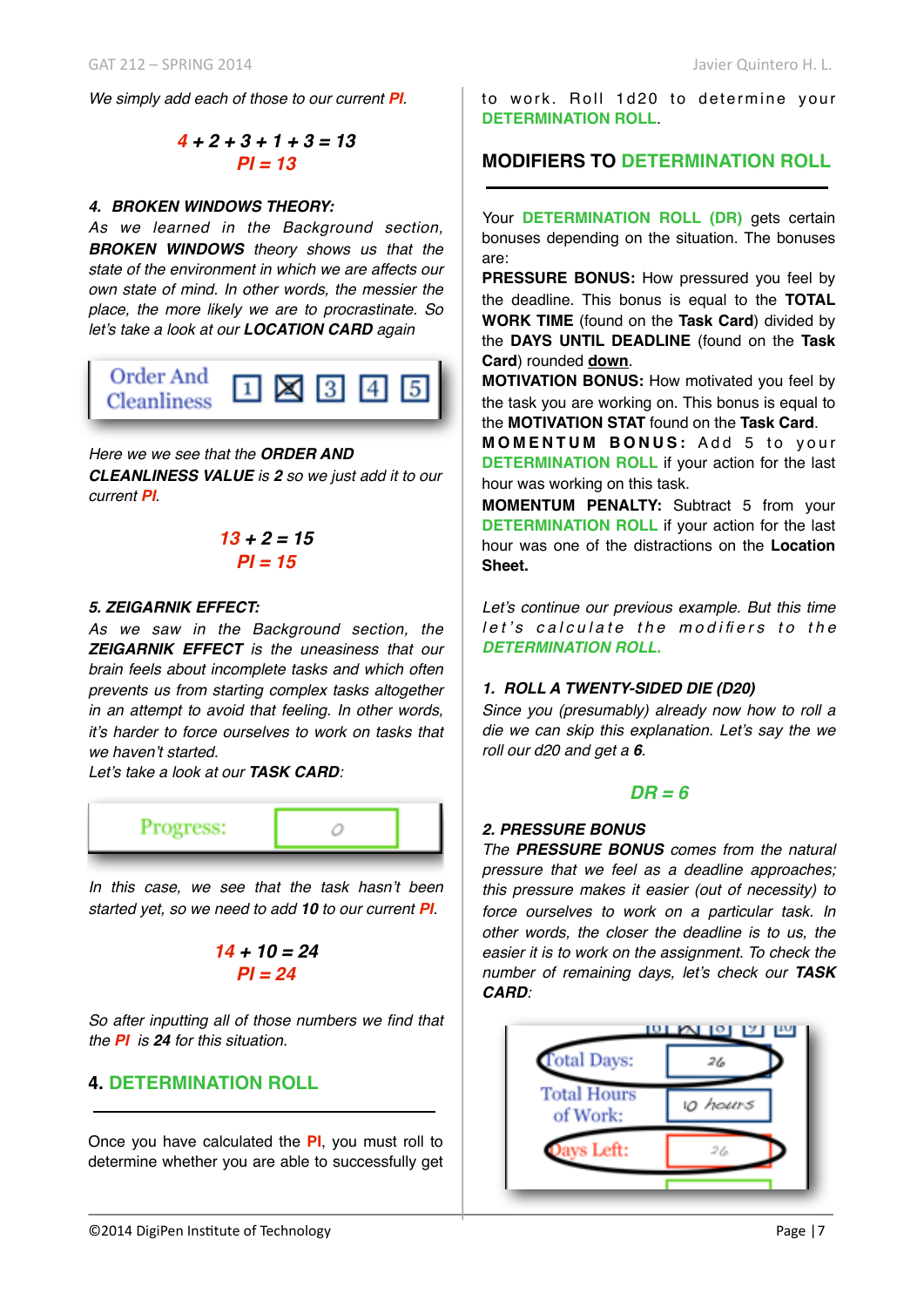*So here we see that the TOTAL DAYS we originally had for this task were 26 and there are 26 of those days left.*

#### *TOTAL DAYS = 26 DAYS LEFT = 26*

*So all we need to do is divide the total days by the days left:*

> *TOTAL DAYS / DAYS LEFT 26 / 26 = 1*

*And add that result to our* **DR***:*

$$
\begin{array}{c}\n6+1=7\\
DR=7\n\end{array}
$$

*But that example isn't particularly interesting so let's fast-forward a few days; lets's say 10:*

$$
TOTAL DAYS = 26
$$
  

$$
DAYS LEFT = 16
$$

*So again, we divide the TOTAL DAYS by the DAYS LEFT:*

$$
26/16=1.625
$$

*Since this time we didn't get a nice little integer, we'll need to round down*

$$
1.625\approx1
$$

And, same as before, we add that result to our **DR:** 

$$
\begin{array}{c} 6+1=7 \\ DR=7 \end{array}
$$

### *3. MOTIVATION BONUS:*

*The MOTIVATION BONUS is how motivated you feel to work on a particular task; a motivation which makes you less likely to procrastinate. Since our MOTIVATION depends on the task that we are working on, let's take a look at our TASK CARD:*



*On our TASK CARD we can see how our motivation to work on our English Essay is 7 so all we need to do is add that to our* **DR***.*

$$
7 + 7 = 14
$$
  
DR = 14

### *4. MOMENTUM:*

*In this context, MOMENTUM refers to how you are more likely to continue doing your last action rather than starting a new one. In other words, if you were already working on the task then it is easier to continue working on it. Likewise, if you were doing anything else it is harder to start working on the task.* 

*Since our MOMENTUM is based on the actions we take, let's take a look at our SCHEDULE SHEET:*

$$
\begin{array}{|c|c|}\n\hline\n13:00 & \text{Te/evision} \\
\hline\n14:00 & \text{Iolevision} \\
\hline\n\end{array}
$$

*So in this example, we are trying to work on our English Essay at 14:00.* 

*The first thing we do is compare the previous action to the action that we are trying to perform. In this case, they are clearly different.*

## *Television* **≠** *English Essay*

*Since they are different, we get a MOMENTUM PENALTY which means that we subtract 5 from our current DR.*

$$
14 - 5 = 9
$$
  

$$
DR = 9
$$

*And that is how we get our DETERMINATION ROLL. In this case, it's 9.*

## **5. DETERMINE SUCCESS**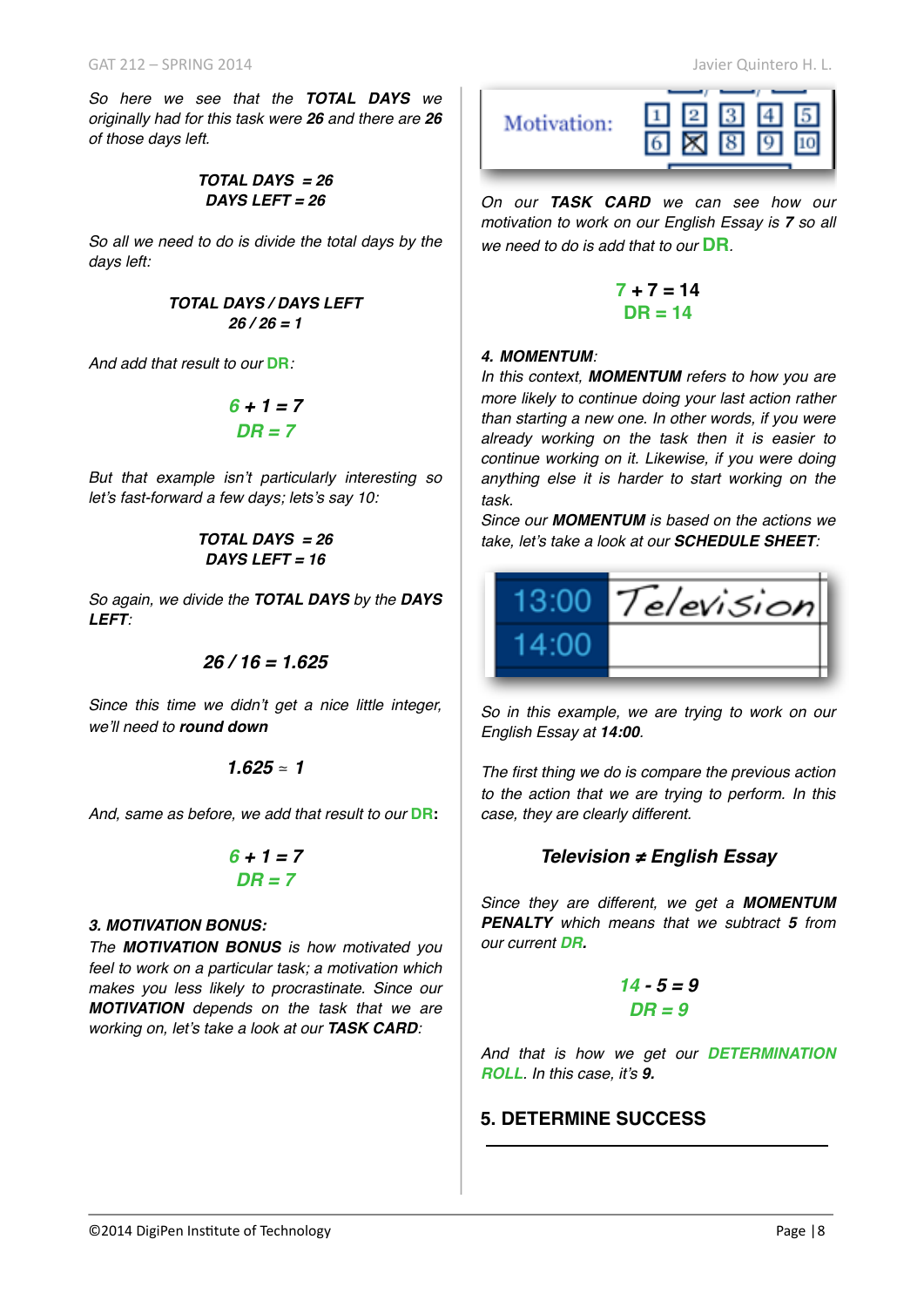Once you have calculated the **PROCRASTINATION INDEX** and added all the modifiers to the **DETERMINATION ROLL**, you must determine your success by comparing the two.

**SUCCESS:** If the **DETERMINATION ROLL** is **greater**, then the action for this hour becomes the task that was being attempted.

**FAILURE:** If the **DETERMINATION ROLL** is **smaller or equal**, then the you must choose the action for this hour from any of the non-task actions.

*So now, we take our PROCRASTINATION INDEX and DETERMINATION ROLL, which we just calculated, and compare the two.*

# *9 < 24 DR < PI*

*In this case, the PI (24) was much greater than the DR (9), which means that we weren't successful and will procrastinate this turn.*

# **6. PROGRESS**

Every time you successfully work on a task, you must:

1. Add 1 to its **PROGRESS** (found on the **task card**)

2. Add 1 to **FATIGUE** (found on the **Character Sheet**)

*For example:*

#### *1. PROGRESS*

*The first thing we do is look at our character sheet:*



#### **2. FATIGUE**

*Then, we look at our character sheet:*

| Fatigue | $\begin{array}{ c c c c c }\hline \hline \mathbb{X} & \mathbb{2} & \mathbb{3} & \mathbb{4} & \mathbb{5} \\ \hline \hline \mathbb{6} & \mathbb{7} & \mathbb{8} & \mathbb{9} & \mathbb{10} \\ \hline \end{array}$ |  |  |  |  |
|---------|-----------------------------------------------------------------------------------------------------------------------------------------------------------------------------------------------------------------|--|--|--|--|
|---------|-----------------------------------------------------------------------------------------------------------------------------------------------------------------------------------------------------------------|--|--|--|--|

*Then, we add 1 to our FATIGUE:*

# **7. UPDATE FATIGUE**

There is a static increase of the fatigue value in addition to the increases caused by the task actions.

**INCREASING FATIGUE:** From the moment that the you wake up (when your previous action was sleep and you current action isn't), you must **add 1** to your fatigue every three hours.

*Take the following case as an example:*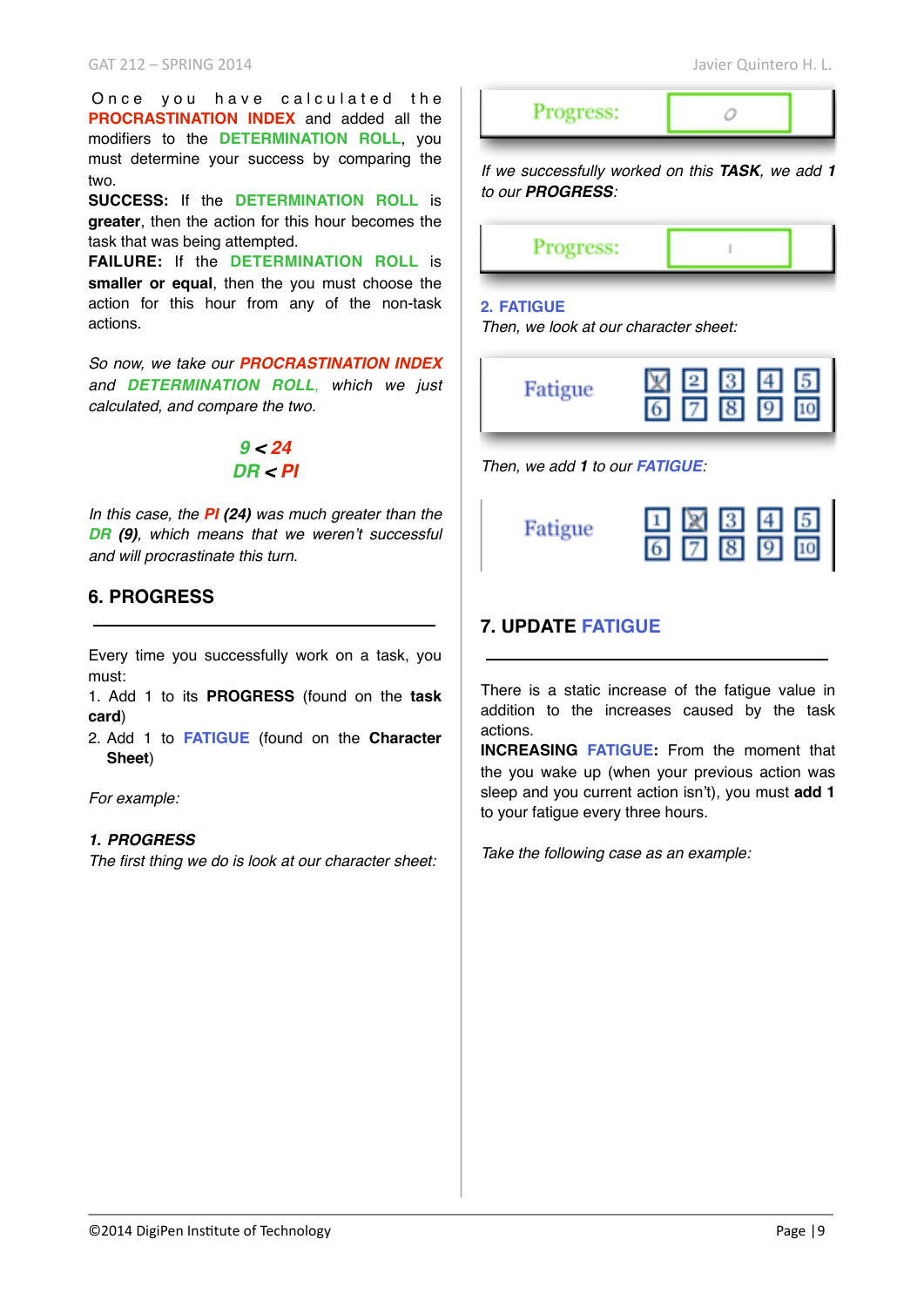|       | Monday |  |  |
|-------|--------|--|--|
| 00:00 | Sleep  |  |  |
| 01:00 |        |  |  |
| 02:00 |        |  |  |
| 03:00 |        |  |  |
| 04:00 |        |  |  |
| 05:00 |        |  |  |
| 06:00 |        |  |  |
| 07:00 |        |  |  |
| 08:00 |        |  |  |

*In example, the first action takes place at 8:00. So we would have to increase our FATIGUE at 11:00*



*And again at 14:00*



Every morning, before taking your first action, you must reset your **HUNGER** to 3.

**HUNGER**: Your hunger stat should increase by 1 every hour.

**FORCED TO EAT:** Every time that you attempt to perform a task action and fail, if the **HUNGER** value is greater than or equal to 3 then you must:

- 1. Roll a d6.
- 2. If the result of the roll is less than or equal to the current **HUNGER** value, then the next action must be **EATING**.

This means that you were so hungry that you have chosen to eat instead of continuing to work.

**EATING:** The action of eating lasts an hour and decreases you **HUNGER** value to 1.

*Let's use the same example as before.*

## *1. INCREASING HUNGER*



*Since we just woke up from sleeping, our HUNGER was set to 3*



*Assuming that the first action we take isn't eating, our hunger would increase every hour. So at 9:00 it would become 4*



## *2. FORCED TO EAT:*

*Whenever you fail to work on a task, if your HUNGER is 3 or more, you have to roll to determine whether you have to eat instead of procrastinating in some other way.*

*You start by rolling a die. For the purposes of this example, let's pretend that we rolled a 3.*

$$
d6=3
$$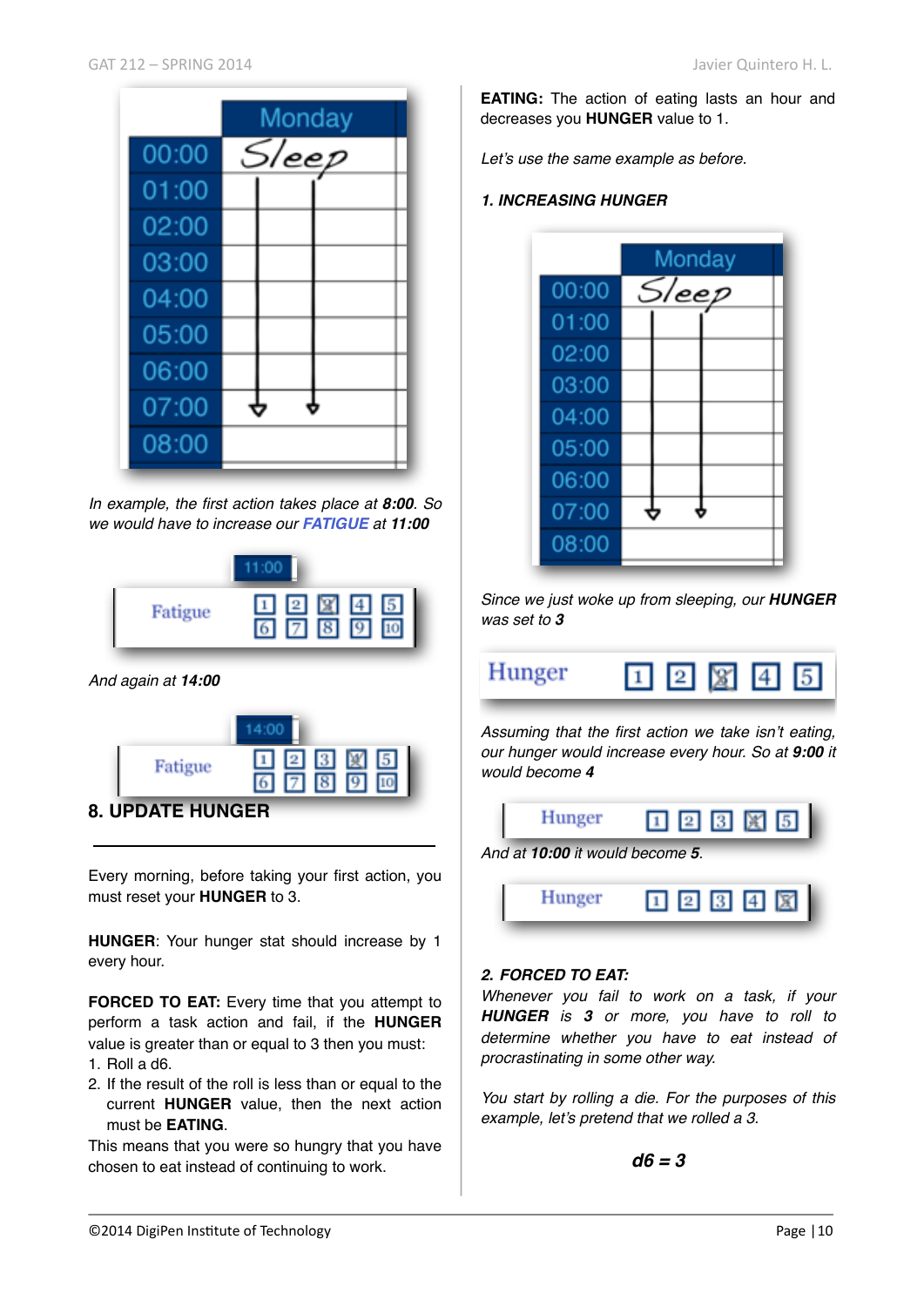### *Then, we compare that value to our own HUNGER:*



*In this case, our HUNGER is equal to the number we rolled, so we would have to spend our action for this turn on eating.*



## **SLEEP**

Sleep is a crucial part of Procrastination and much of your success will depend on how well you are able to manage your sleep cycle in order to be well rested and avoid acquiring too much **SLEEP DEBT**.

**FALLING ASLEEP:** Every time that you attempt to perform a task action and fail, if the **FATIGUE** value is greater than 5 you must:

- 1. Roll a d10.
- 2. If the result of the roll is greater than or equal to the current **FATIGUE** value, then the next action must be **SLEEP**.

This means that you were so tired that you have chosen to sleep instead of continuing to work.

#### *Example:*

*This is determined similarly to the previous example.*

*We begin by looking at our CHARACTER SHEET to see what our current FATIGUE is.*



*Then we roll a ten-sided die; let's assume that we rolled a 7.*

*d10 ? FATIGUE 7 ? 6*

 $7 ≥ 6$ 

*In this case, since our FATIGUE wasn't equal to or greater than our roll, we would be able to procrastinate in some other way.*

**REMAINING ASLEEP:** Once you have fallen asleep, you no longer choose your actions for the following hours until you choose to wake up again. If there are any fixed commitments, then you must wake up to go to them.

**RECOVERING FROM FATIGUE:** Sleeping will allow you to recover from **FATIGUE**. The amount of sleep required for an adult is 7-9 hours. How much **FATIGUE** you recover will depend on the amount of sleep you got.

**SLEEP DEBT:** If you sleep for less than 7 hours, you begin to accumulate **SLEEP DEBT**. This affects your following sleep cycles by causing sleep to recover from **FATIGUE** less effectively.

Every time that you sleep, if the value of **SLEEP DEBT** isn't 0, you decrease your **FATIGUE** less according to the **SLEEP DEBT** value on your character sheet. *For example: if your SLEEP DEBT value is 2, and you sleep for seven hours then instead of decreasing your FATIGUE to 0, it would be decreased to 2.*

The effects of sleep are listed below by number of hours:

**LESS THAN 7 HOURS:** Sleeping less than seven hours will decrease your **FATIGUE** to the number of hours fewer than seven that you slept instead of decreasing it zero and will gain you **SLEEP DEBT** equal to that number as well. *For example: if you sleep 5 hours, your FATIGUE value will decrease to 2 (because 7 - 5 = 2) and your SLEEP DEBT value will increase by two.*

**7 HOURS:** Sleeping seven hours will return your **FATIGUE** to zero, assuming that there is no **SLEEP DEBT** .

**MORE THAN 7 HOURS**: sleeping more than seven hours will allow you to recover from that much **SLEEP DEBT**. That is, if you sleep for 8 hours instead of 7 then you will be able to recover from up to one hour of sleep debt, similarly, sleeping 9 hours instead of seven will allow you to recover from up to 2 hours of sleep debt.

# **CLEANING & ORDERING**